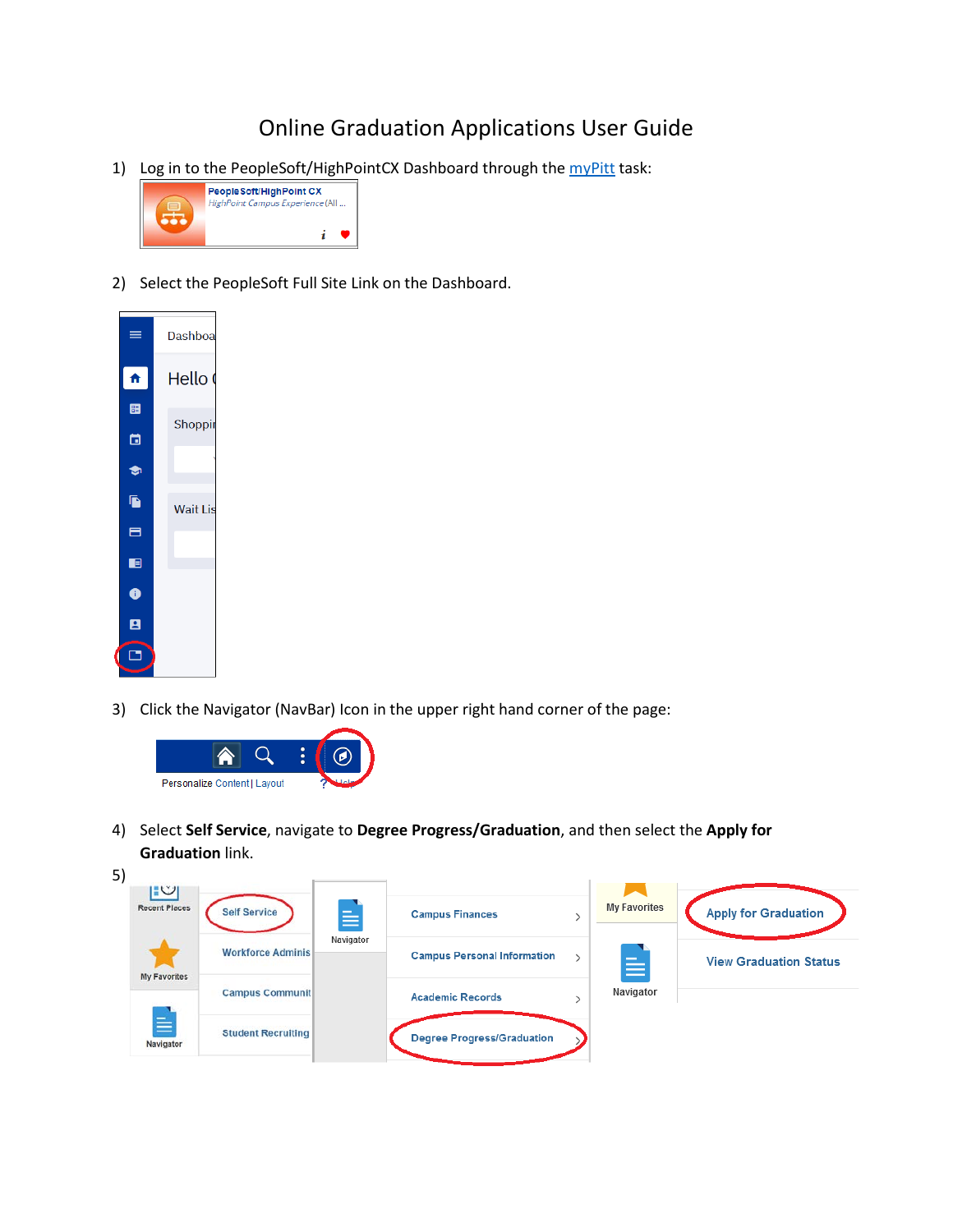6) Review the majors, minors, or certificates listed under the program(s) you are eligible to apply for. If any information is missing or outdated, you will have the opportunity to submit a request to have this information updated on the following pages (see Step 8).

Select the **Apply for Graduation. If you are applying for degrees in multiple programs (including minors, certificates, etc.) you will need to submit an application for each degree.**

| <b>Program: College of General Studies</b>                   |                      |
|--------------------------------------------------------------|----------------------|
| University of Pittsburgh   Undergraduate                     |                      |
| Degree: Bachelor of Arts<br>Major: Administration of Justice | Apply for Graduation |
| <b>Program: Dietrich Sch Arts and Sciences</b>               |                      |
| University of Pittsburgh   Undergraduate                     |                      |
| Degree: Minor<br>Minor: History                              | Apply for Graduation |

7) Select the **Graduation Term** and the **Graduation Class** you are eligible for.

| <b>Program: College of General Studies</b>                   |                           |
|--------------------------------------------------------------|---------------------------|
| University of Pittsburgh   Undergraduate                     |                           |
| Degree: Bachelor of Arts<br>Major: Administration of Justice |                           |
| <b>Expected Graduation Term   Fall Term 2022-2023</b>        | $\checkmark$              |
| Expected Graduation Class   Dec $\vee$                       |                           |
| <b>Deadline to Apply</b><br>12/31/2022                       | Fee Begin Date 10/01/2022 |



| Close <sup>[X]</sup><br><b>Pitt PAY</b><br><b>University of Pittsburgh</b>   |
|------------------------------------------------------------------------------|
| Account Name:                                                                |
| Amount: \$25,00 USD                                                          |
| Fmail                                                                        |
| Name on Credit/Debit Card                                                    |
| Credit/Debit Card Number<br>DISCOVER<br><b>/ISA</b>                          |
| <b>Expire Month</b><br><b>Expire Year</b><br><b>Billing Zip Code</b>         |
| I have read, understood, and agree to the<br>Terms of Use and Privacy Policy |
| Continue<br>Powered By flywire                                               |